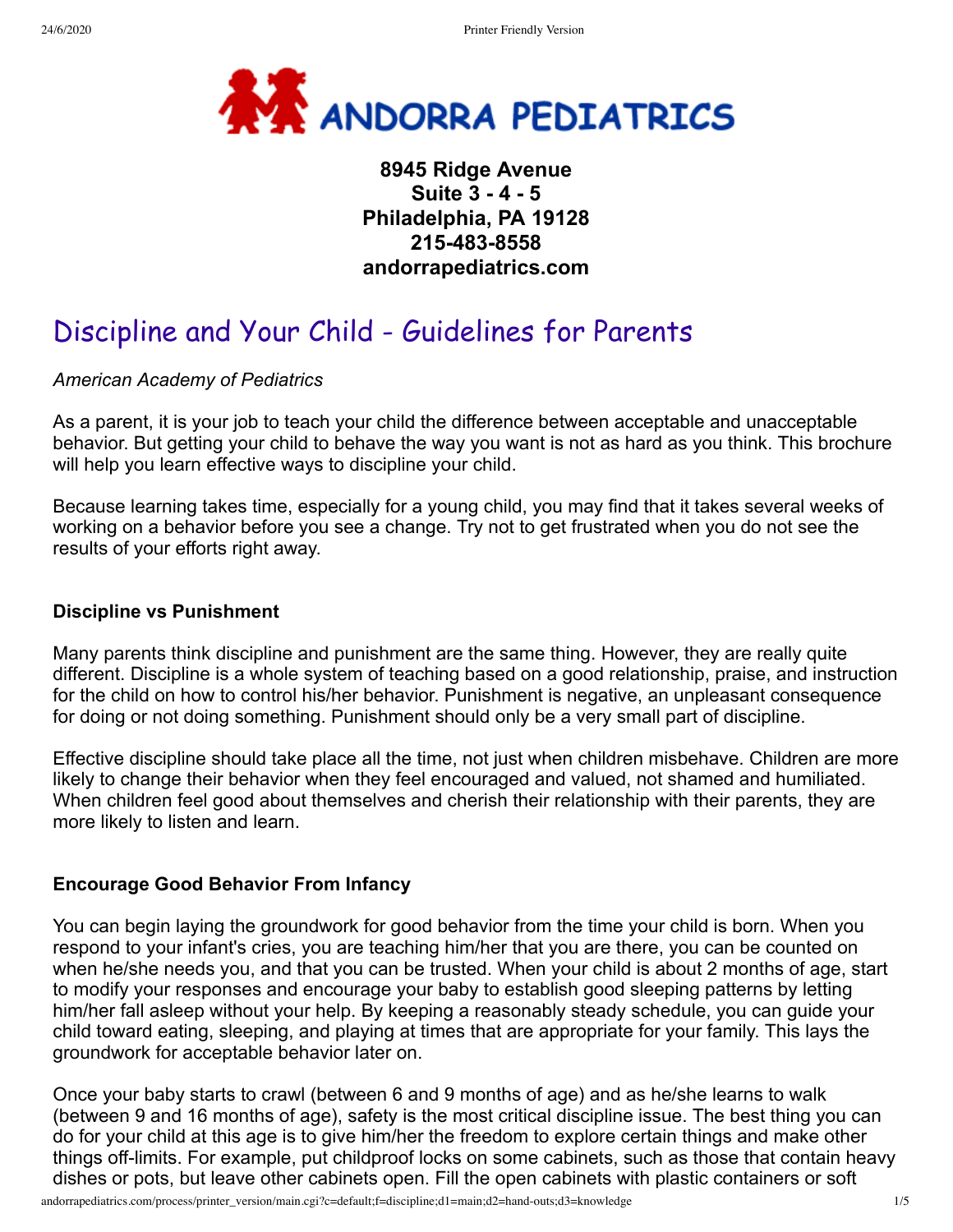materials that your child can play with. This feeds your baby's need to explore and practice, but in safe ways that are acceptable to you.

You will need to provide extra supervision during this period. If your child moves toward a dangerous object, such as a hot stove, simply pick him/her up, firmly say, "no, hot" and offer a toy to play with instead. Your child may laugh at first as he/she tries to understand you, but after a few weeks, he/she will learn.

Discipline issues become more complex at about 18 months of age. At this time, a child wants to know how much power he/she has and will test the limit of that power over and over again. It is important for parents to decide--together--what those limits will be and stick to them. Parents need to be very clear about what is acceptable behavior. This will reduce your child's confusion and need to test you. Setting consistent guidelines for children when they are young also will help establish important rules for the future.

### **Tips To Avoid Trouble**

The first thing to remember is to avoid power struggles whenever possible. Instead, address only those issues that truly are important to you. The following tips may help:

Offer choices whenever possible. By giving choices, you can set limits and still allow your child some independence. For example, try saying, "Would you like to pick up your toys yourself, or should I help you?"

Make a game out of good behavior. Your child is more likely to do what you want if you make it fun. For example, you might say, "Let's have a race and see who can put his/her coat on first."

Plan ahead. If you know that certain circumstances always cause trouble, such as a trip to the store, discuss with your child ahead of time what behavior is acceptable and what the consequences will be if he/she does not obey. Try to plan the shopping trip for a time when your child is well rested and well fed, and take along a book or small toy to prevent boredom.

Praise good behavior. Whenever your child remembers to follow the rules, offer encouragement and praise about how well he/she did. You do not need any elaborate system of rewards. You can simply say, "Thank you for coming right away," and hug your child.

#### **Strategies That Work**

You will not be able to avoid trouble all of the time. Sooner or later your child will test you. It is your child's way of finding out whether you can be trusted and really will do what you say you will do if he/she does not listen to you.

When your child does not listen, try the following techniques. Not only will they encourage your child to cooperate now, but they will teach him/her how to behave in the future as well.

Natural consequences: When a child sees the natural consequences of his/her actions, he/she experiences the direct results of the choices made (Be sure the consequences do not place your child in any danger). For example, if your child spills milk on purpose, he/she will not have milk to drink. If your child throws and breaks a toy, he/she will not be able to play with it. It will not be long before your child learns not to spill his/her milk and to play carefully with toys.

When you use this method, resist the urge to lecture your child or to rescue him/her (by getting more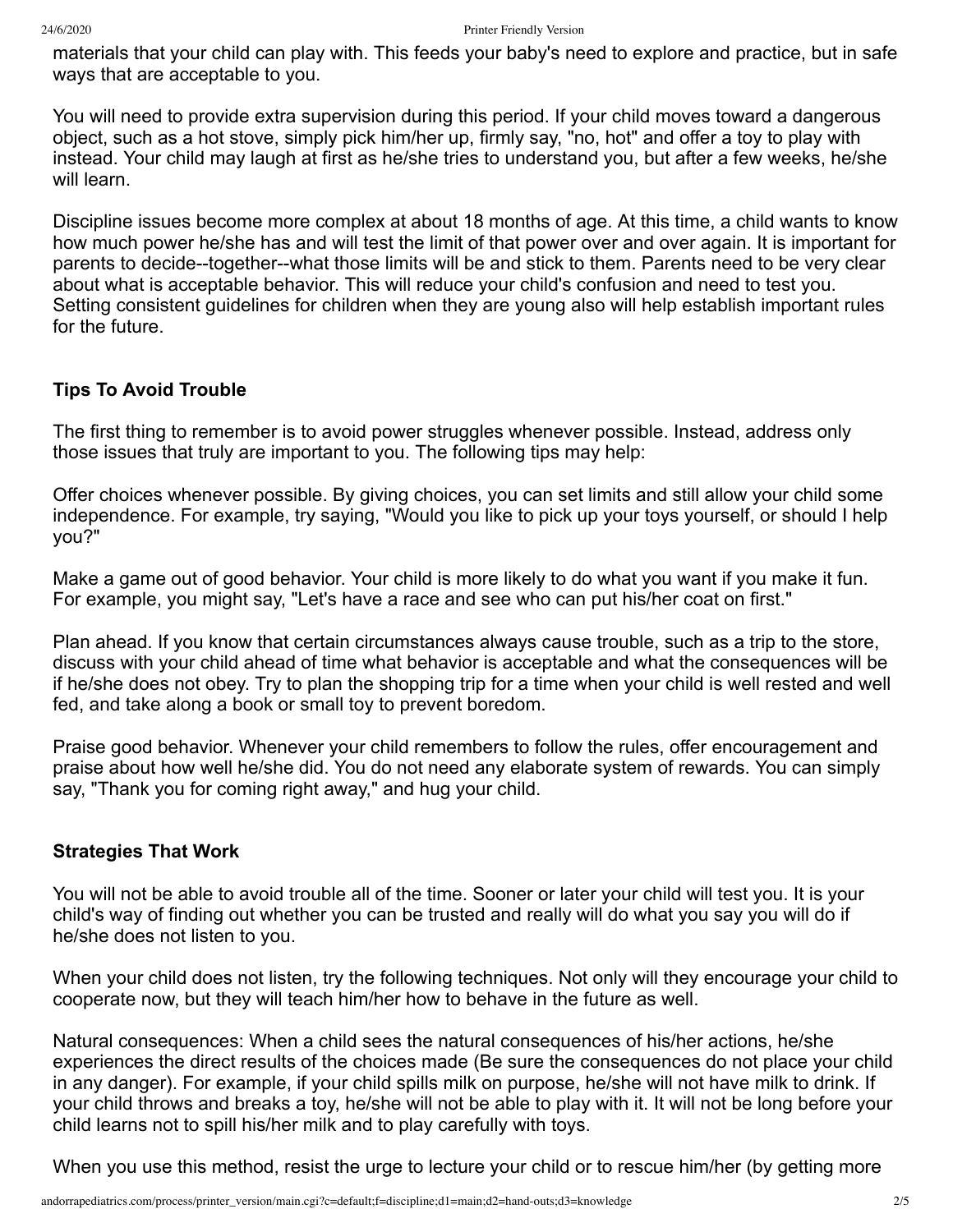milk, for example). Your child will learn best without your help and will not blame you for the consequences he/she receives.

Logical consequences: Natural consequences work best, but they are not always appropriate. For example, if your child does not pick up his/her toys, the toys may be in the way. Your child probably will not care as much as you do. In this situation, you will need to step in; creating a consequence that is closely connected to the actions. You might tell your child that if the toys are not picked up, you will have to put them away - but she will not play with them again for a whole day.

When you use this method, it is important that you mean what you say and that you are prepared to follow through immediately. Let your child know that you are serious. You do not have to yell and scream to do this. You can say it in a calm, matter-of-fact way.

Withholding privileges: In the heat of the moment, you will not always be able to think of a logical consequence. Make it clear that if your child does not cooperate, he/she will have to give something up he/she likes. The following are a few things to keep in mind when you use this technique:

- Never take away something your child truly needs, such as a meal.
- Choose something that your child really likes.
- Be sure you can follow through on your promise.

Time-out: Time-out should be your last resort and you should use it only when other responses do not work. Time-outs work well when the behavior you are trying to punish is clearly defined and you know when it occurred. Time-outs can be helpful if you need a break in the action (for example, if your child is hitting a sibling or friend). You can use a time-out with a child as young as I year old. Follow these steps to make a time-out work:

- Choose a time-out spot. This should be a boring place with no distractions, such as a chair or your child's bedroom (bathrooms can be dangerous). Decide what two or three behaviors will be punished with time-out and explain this to your child.
- When your child does something he/she knows will result in a time-out, send him/her to the timeout spot immediately. Explain what was done wrong in as few words as possible. A rule of thumb is I minute of time out for every year of your child's age. (For example, a 4-year-old would get a 4-minute time-out). If your child will not go to the time out spot, pick him/her up and carry her there. If your child will not stay, stand behind him/her and gently gentle restrain him/her in your lap and say, "I am holding you here because you have to have a time-out." Do not discuss it any further. It should only take a couple of weeks before your child learns to cooperate.
- Once your child is capable of sitting quietly, set a timer to signal when the time-out is over. If fussing starts again, restart the timer. Wait until your child stops protesting before you set the timer.
- When the time is up, help your child return to a positive activity. Your child has "served his/her time." Hug your child and welcome him/her back. If you need to discuss her behavior, wait several minutes before doing so.

#### **Tips To Make Discipline More Effective**

You will have days when it seems impossible to get your child to behave. But there are ways to ease frustration and avoid unnecessary conflict with your child.

- Be aware of your child's abilities and limitations. Children develop at different rates and have different strengths and weaknesses. When your child misbehaves, it may be that he/she simply cannot do what you are asking.
- Think before you speak. Once you make a rule or promise, you will need to stick to it. Be sure you are being realistic.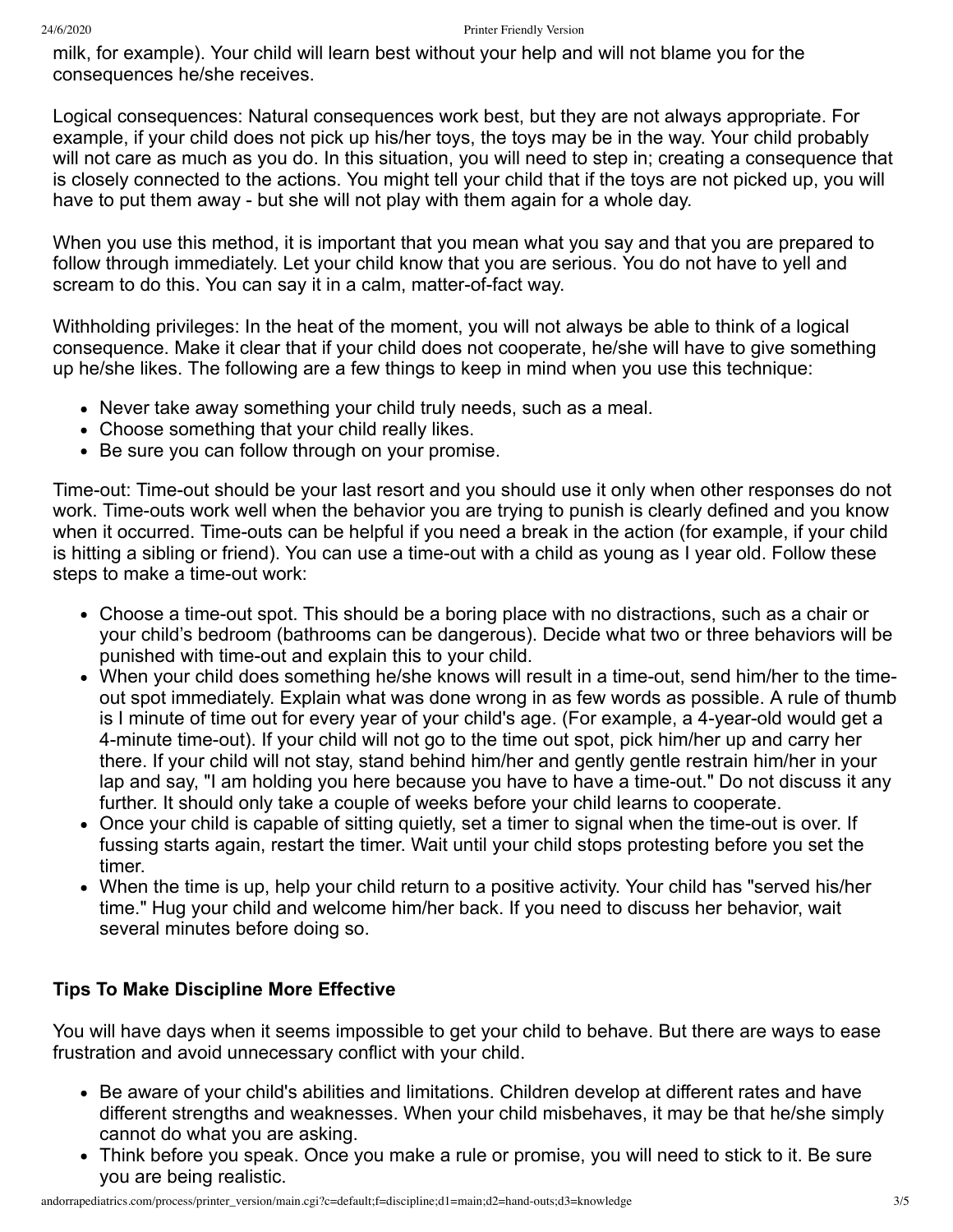- Remember that children do what "works." If your child throws a temper tantrum in the grocery store and you bribe him to stop by giving him candy, he will probably throw another tantrum the next time you go. Make an effort to avoid reinforcing the wrong kinds of behavior, even with just your attention.
- Work toward consistency. No one is consistent all of the time. But try to make sure that your goals, rules, and approaches to discipline stay the same from day to day. Children find frequent changes confusing and may resort to testing limits just to find out what the limits are.
- Pay attention to your child's feelings. If you can figure out why your child is misbehaving, you are one step closer to solving the problem. Often it helps to let your child know that you understand. For example, "I know you are feeling sad that your friend is leaving, but you still have to pick up your toys."
- Learn to see mistakes--including your own--as opportunities to learn. If you do not handle a situation well the first time, don't despair. Figure out what you could have done differently, and do it the next time. If you feel you have made a real mistake in the heat of the moment, wait to cool down, apologize to your child, and explain how you will handle the situation in the future.

# **Set An Example**

Telling your child how to behave is an important part of discipline, but showing him/her how to behave is even more significant. Children learn a lot about temper and self-control from watching their parents and other adults interact. If they see adults relating in a positive way toward one another, they will learn that this is how others should be treated. This is how children learn to act respectfully.

Even though your children's behavior and values seem to be on the right track, your children will still challenge you because it is in their nature and is a part of growing up. Children are constantly learning what their limits are, and they need their parents to help them understand those limits.

By doing so, parents can help their children feel capable and loved, learn right from wrong, and develop good behavior and a positive approach toward life.

# **Why Spanking Is Not The Best Choice**

- The American Academy of Pediatrics recommends that if punishment is needed, alternatives to spanking should be used.
- Although most Americans were spanked as children, we now know that it has several important side effects.
- It may seem to work at the moment, but it is no more effective in changing behavior than a timeout.
- Spanking increases aggression and anger instead of teaching responsibility.
- Parents may intend to stay calm but often do not, and regret their actions later.
- Because most parents do not want to spank, they are less likely to be consistent.
- Spanking makes other consequences less effective, such as those used at day care or school. Gradually, even spanking loses its impact.
- Spanking can lead to physical struggles and even escalate to the point of harming the child.
- Children who are spanked are more likely to be depressed, use alcohol, have more anger, hit their own children, approve of and hit their spouses, and engage in crime and violence as adults.

These conclusions make sense since spanking teaches the child that causing others pain is a justified method for gaining control--even with those they love.

If you are having trouble disciplining your child or need more information on alternatives to spanking, please call our office.